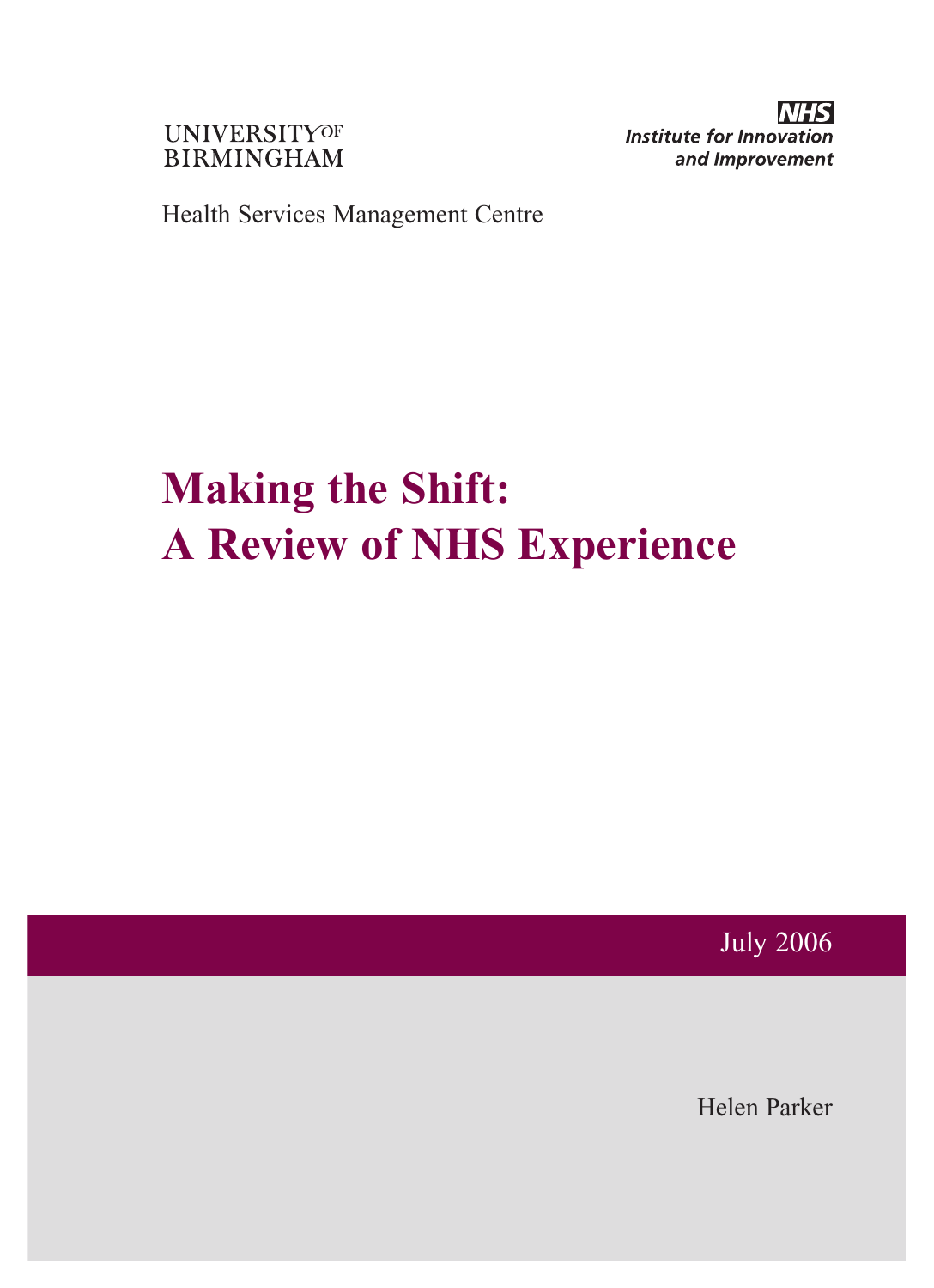# **DH INFORMATION READER BOX**

| <b>Policy</b>   | Estates             |
|-----------------|---------------------|
| HR / Workforce  | Performance         |
| Management      | IM & T              |
| Planning        | Finance             |
| <b>Clinical</b> | Partnership Working |

|                            | <b>Document Purpose</b> Best Practice Guidance                                                                                                                                                                                                                                                                                                             |  |  |
|----------------------------|------------------------------------------------------------------------------------------------------------------------------------------------------------------------------------------------------------------------------------------------------------------------------------------------------------------------------------------------------------|--|--|
| <b>ROCR Ref:</b>           | <b>Gateway Ref:</b><br>6881                                                                                                                                                                                                                                                                                                                                |  |  |
| Title                      | Making the Shift: A Review of NHS Experience                                                                                                                                                                                                                                                                                                               |  |  |
| Author                     | NHS Institute/HSMC                                                                                                                                                                                                                                                                                                                                         |  |  |
| <b>Publication Date</b>    | 20 Jul 2006                                                                                                                                                                                                                                                                                                                                                |  |  |
| <b>Target Audience</b>     | PCT CEs, NHS Trust CEs, SHA CEs, Care Trust CEs, Foundation<br>Trust CEs, Medical Directors, Directors of PH, Directors of<br>Nursing, PCT PEC Chairs, NHS Trust Board Chairs, GPs,<br>Communications Leads, Emergency Care Leads                                                                                                                          |  |  |
| <b>Circulation List</b>    |                                                                                                                                                                                                                                                                                                                                                            |  |  |
| <b>Description</b>         | This document constitutes a rapid review of evidence for<br>interventions that can bring about a shift in the care of long term<br>conditions away from traditional hospital settings into the<br>community. The NHS Institute for Innovation and Improvement<br>commissioned it from the University of Birmingham's Health<br>Services Management Centre. |  |  |
| <b>Cross Ref</b>           | Making the Shift: Key Success Factors                                                                                                                                                                                                                                                                                                                      |  |  |
| <b>Superseded Docs</b>     | N/A                                                                                                                                                                                                                                                                                                                                                        |  |  |
| <b>Action Required</b>     | N/A                                                                                                                                                                                                                                                                                                                                                        |  |  |
| <b>Timing</b>              | N/A                                                                                                                                                                                                                                                                                                                                                        |  |  |
| <b>Contact Details</b>     | Gary Lucking<br>NHS Institute for Innovation and Improvement<br>Coventry House<br>Coventry<br>CV47AL<br>$(0)$ 2476475000<br>www.institute.nhs.uk                                                                                                                                                                                                           |  |  |
| <b>For Recipient's Use</b> |                                                                                                                                                                                                                                                                                                                                                            |  |  |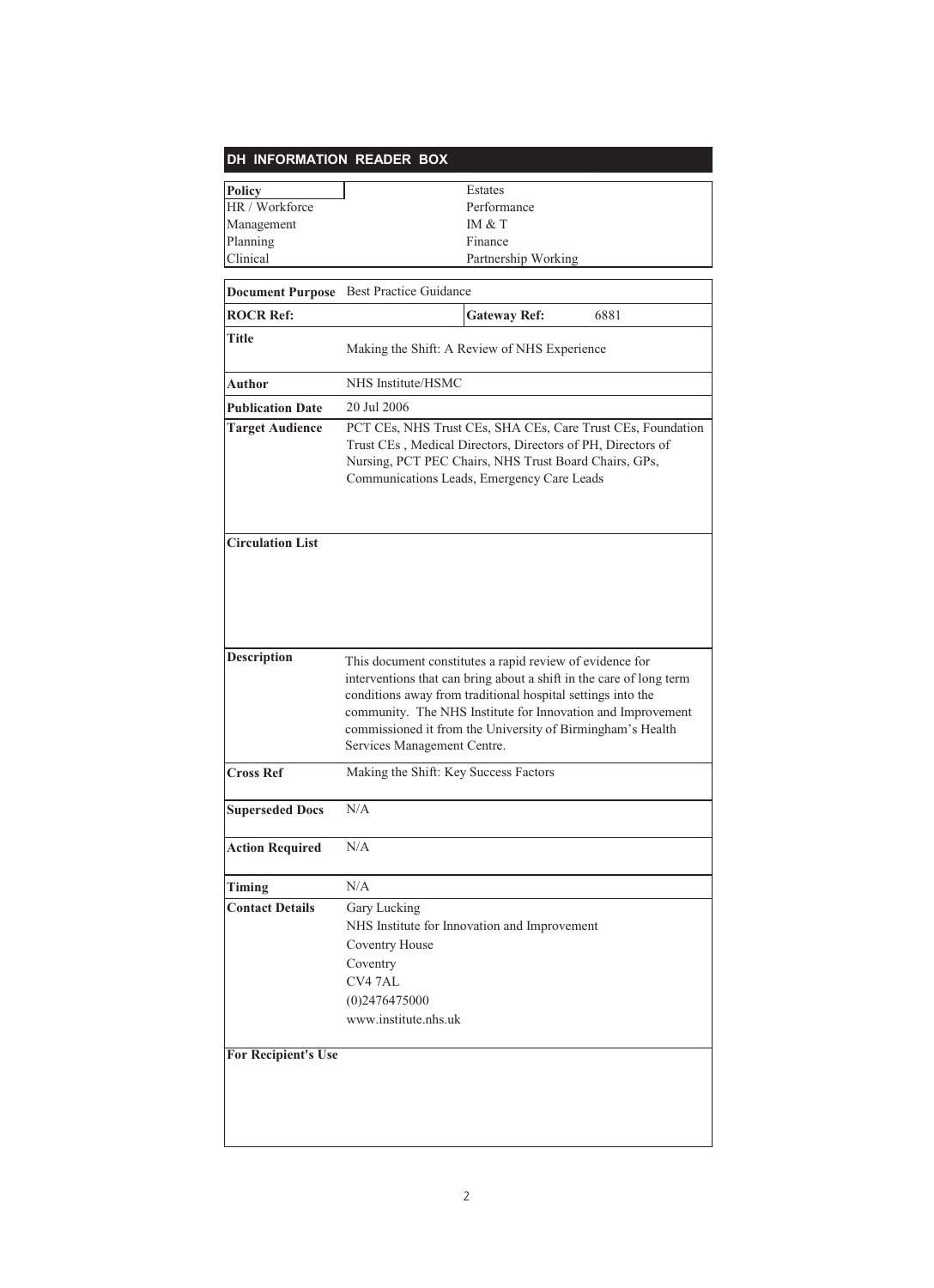# **Foreword**

The White Paper 'Our Health, Our Care, Our Say: a new direction for community services' lays out the Government's vision of community-based care. In it, it builds upon the broader public sector reforms, allowing people to live more independently and to exercise greater personal choice. In order to achieve this, people will look for greater flexibility in service provision, improved accessibility, more timely interventions, a broader range of service providers from whom they can choose their care, and care closer to home with minimal disruption to their daily lives.

This all requires a significant 'shift' in the way care is delivered, away from what is often a 'one size fits all' approach, often delivered in a specialist setting to a community based, responsive, adaptable, flexible service. This is far more than simply changing the location from where care is delivered. It is also about changing mindsets and behaviour across the whole system.

*The NHS Institute for Innovation and Improvement's Primary Care/Long Term Conditions Priority Programme* is working with five local health and social care communities to establish how far this vision has been adopted already, to further develop the 'how to' deliver shift (across a range of themes) and how to accelerate this change across the NHS. The programme is aimed at showing how can we make shift happen in practice,

quickly and broadly. This builds on, informs and supports other local and national strategies to execute the White Paper goals. This Experience Review was commissioned as a rapid piece of work to underpin the development of the programme and was undertaken at the same time as a review of the written evidence – Making the Shift: Key Success Factors also available from the NHS Institute.

This paper shows us that there are examples of exemplary practice. However, local shift projects are often piecemeal and isolated and there is an overall lack of systematic and strategic approaches to shift.

This review is being published to help NHS and social care organisations already planning and/or implementing shifts in care. It is hoped that the examples of current practice will be of real assistance. Early in 2007, we shall have the additional learning derived from the local communities we are working with. At that stage, we will launch a programme of tools and guidance on how to make a sustained shift that creates a real difference for patients.

# **Gary Lucking**

**Head of Primary Care Long Term Conditions Priority Programme**

**NHS Institute for Innovation and Improvement**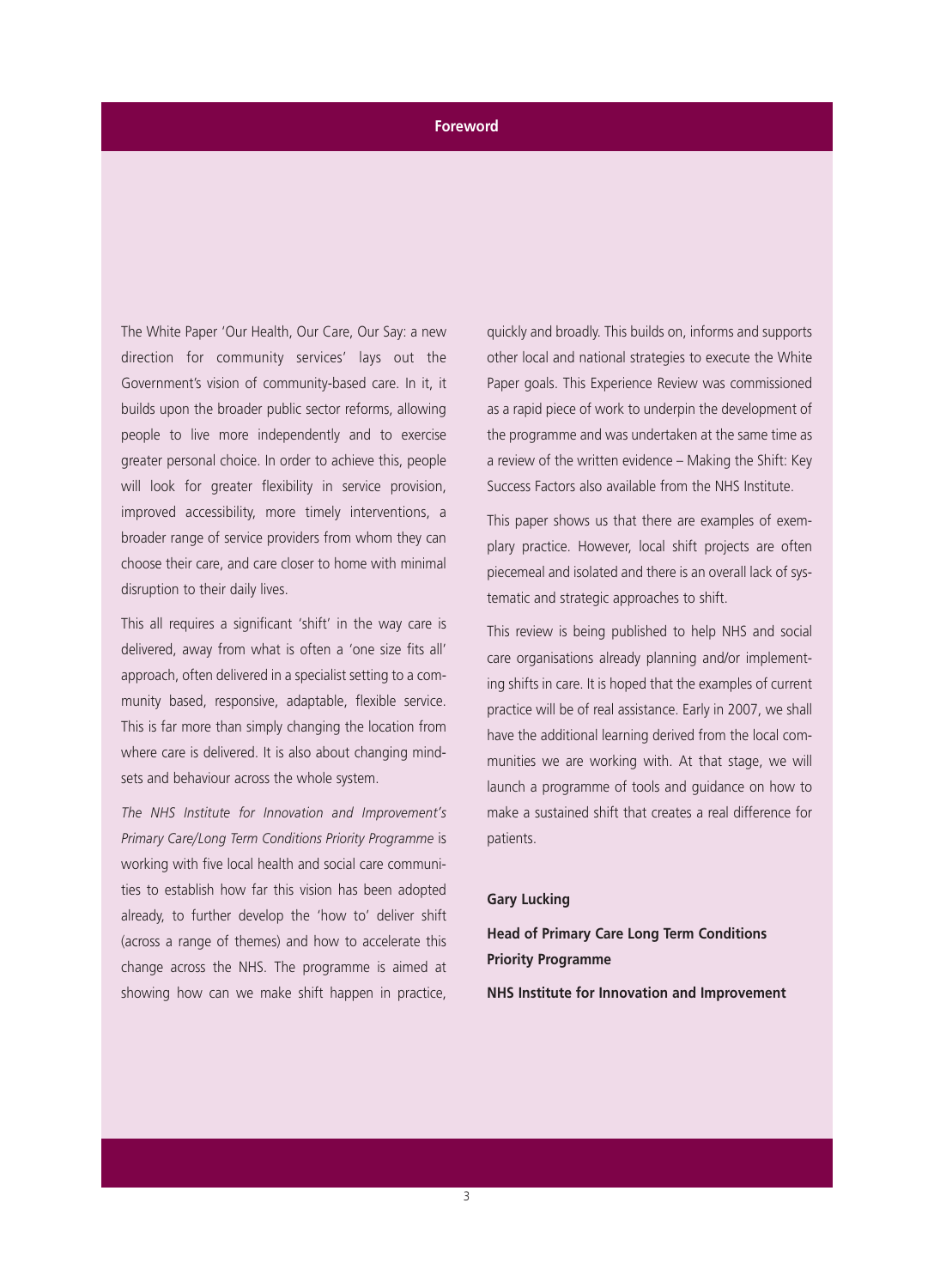#### **1. Introduction Introduction**

'Our Health, Our Care, Our Say: a new direction for community services' describes the Government's vision for shifting health and social care further into the community and provides the context for this review.

[The] White Paper is an important new stage in building a world-class health and social care system. It meets the health challenges of the new century …These proposals, part of the Government's wider reform programme, will allow us to accelerate the move into a new era where the service is designed around the patient rather than the needs of the patient being forced to fit around the service already provided<sup>1</sup>.

The White Paper also identifies six specialities; dermatology, ENT, general surgery, orthopaedics, urology and gynaecology that will lead the way as demonstration sites to redesign care pathways that offer effective care in a range of settings closer to home. Five areas of the secondary care pathway that have potential for a shift of care to the community have been suggested as

- simple diagnostics tests
- outpatient appointments
- day case surgery
- step down care
- outpatient follow up

The NHS Institute for Innovation and Improvement was set up in 2005 to help identify potential solutions to key challenges and to test innovative ideas, practices, and technologies to improve care, including the shift from hospital to community care.

The mission of the NHS Institute for Innovation and Improvement is to improve health outcomes and raise the quality of delivery in the NHS by accelerating the uptake of proven innovation and improvements in healthcare delivery models and processes, medical products and devices and healthcare leadership.<sup>2</sup>

The Institute has set up a Primary Care/Long Term Conditions Priority Programme to examine the best strategies to support shifting care into the community. The Programme involves working with local NHS test sites to examine how shifting care works in practice, which approaches help encourage and increase shifts, and how to accelerate effective, evidence-based change across the NHS.

#### The challenge is to make best practice in the NHS the norm, rather than the exception. Shifting care has to be evidencebased.<sup>3</sup>

The Institute recognises that good practice should be based on previous experience and research. Therefore the field tests are underpinned by rapid reviews of the literature and NHS experience about success factors for making the shift.

The literature review describes high quality studies from published research that have evaluated the impact of interventions designed to produce strategic shifts of care.<sup>4</sup> Key findings from this review identified a number of common features in those initiatives that have successfully supported a shift of care:

- empowering people to take responsibility,
- supporting people to manage their own care,
- involving users in planning and development,
- focussing on changing professional behaviour,
- training to support staff in new roles,
- increasing competencies not assuming proficiency,
- adequate investment in services.
- adequate timeframes in which to test services,
- realistic targets rather than unrealistic goals,
- involvement of all key stakeholders,
- whole system approaches,
- providing care based on levels of need,
- phased introduction of changes if needed,
- not running (competing) services in parallel,
- additional resources for primary care,
- acknowledging the impact of unmet need,
- not assuming that shifts will reduce costs.

This paper reviews current NHS experience in making shifts of care identifying to what extent progress has been made, examining areas of common experience and factors that are perceived as supporting or inhibiting successful change. It compares the findings from the review with those from the literature review and demonstrates that the NHS experience reflects much of the evidence from the literature.

Based on these reviews and the field test sites, the Institute aims to provide practical and evidence-based guidance about how to implement and accelerate changes in the system.

#### **2. Scope of the review 2. Scope of the review**

As a rapid review, this paper does not attempt to provide a complete national picture of all the programmes and projects that have been implemented, or are in progress, within hospital and community settings. It is acknowledged that there is much more work being undertaken to shift care that we have not been able to include due to time constraints. However, in capturing a range of examples across the NHS and the experiences of those staff leading them, the paper adds to the body of literature already available that describes new initiatives and evaluates best practice within the NHS in redesigning care that is coherent with the aims of the White Paper.

Examples of this literature include the Modernisation Agency's Good Practice Guides that emerged from the *Action On Programme* across a range of specialities and the White Paper itself that outlines a number of case studies highlighting best practice and innovative approaches to shifting care. The Good Practice Guides share the learning from the *Action On* pilot sites and outline some common features of successful change that support shifting care. These are summarised as:

- developing the role of practitioners with a specialist interest
- a shared vision between all providers
- time for clinicians to meet regularly to plan and review
- agreed outcomes and pathways across providers
- use of proven tools and techniques such as process mapping, capacity and demand analysis
- establishing baseline data to measure impact of change
- direct referral options
- use of technology such as helplines
- development of community 'teach and treat' clinics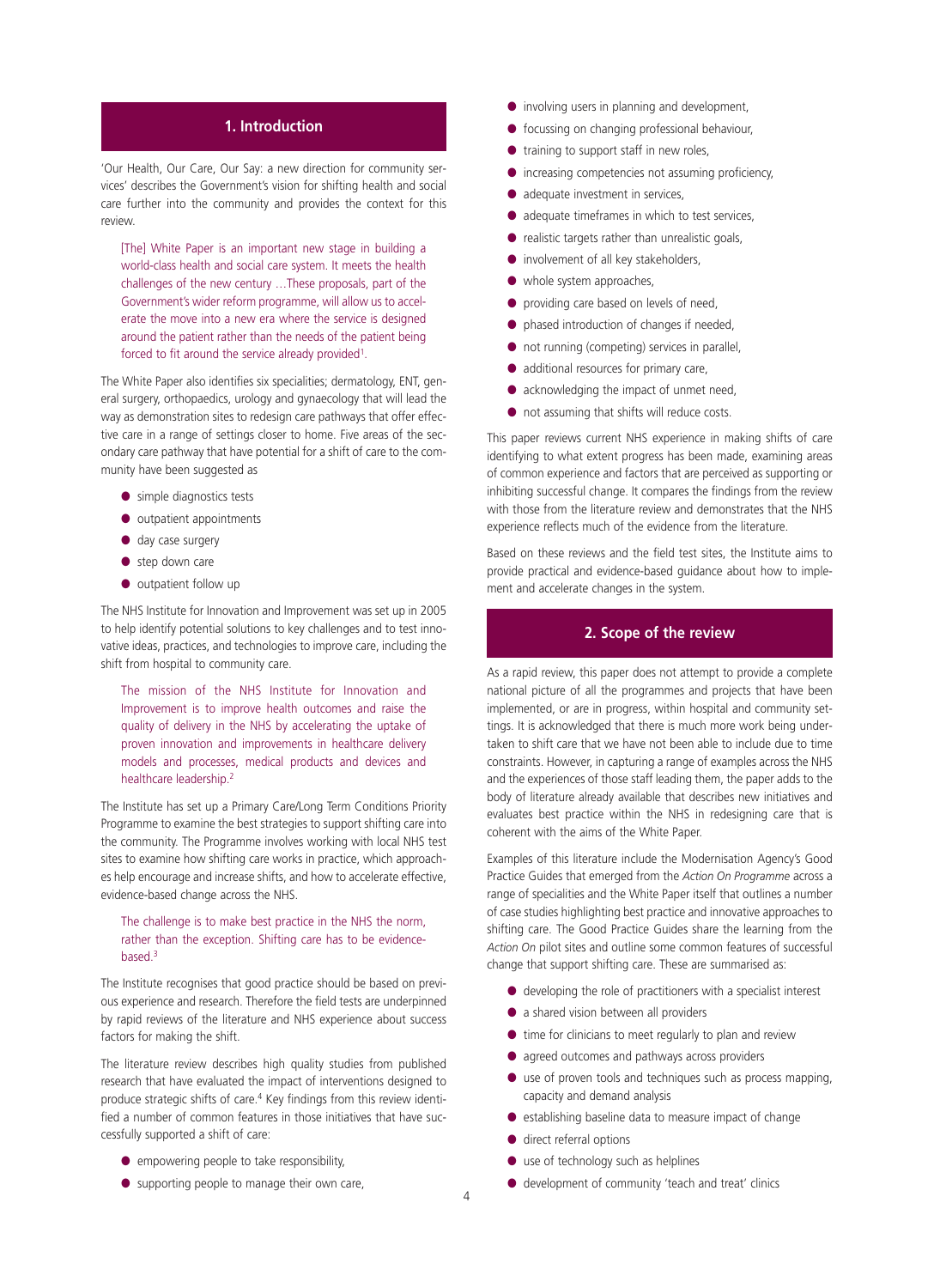The experience review had three key elements: a survey of Strategic Health Authorities (SHAs) using an electronic questionnaire to identify progress to date, two workshops to explore the experience of managing the change process and a survey of professional networks through the NHS Alliance, NHS Confederation and HSMC.

#### *Survey of SHAs*

The questionnaire was sent to all 28 SHAs with two follow up reminders to those who had not responded. Each SHA was asked to provide information relating to the following three areas:

- Current initiatives happening in the SHA relevant to shifting care
- **•** Impact on services and patients
- Evaluation approaches and metrics used

Responses to the questionnaires varied from very brief responses to submission of service proposal papers and evaluation data. Responses were followed up, where possible, with a telephone interview to gain more understanding of the underlying approach and experience.

18 SHAs responded to the questionnaire, 10 directly and 8 via one or more of their Primary Care Trusts (PCTs); a response rate of 64%. 12 completed questionnaires were received and 16 PCTs responded to the questionnaire with specific examples of relevant initiatives but not all answered the questions directly. A summary of SHA and PCT responses is provided in Table 1.

#### *Workshops*

54 people were invited to attend the workshops with a choice of either Birmingham or London venues. Those invited were drawn from HSMC and NHS Institute databases of initiatives related to shifting care. A total of 15 clinicians and managers participated (Appendix One) and shared their own experiences of developing initiatives to shift care to a community setting relating to the topic areas within the questionnaire. The two groups shared their experience of the challenges encountered, solutions where found and the enablers within their local economy that had supported making the shift.

#### *Network survey*

32 email responses were received via the professional networks. Where appropriate these were followed up with a telephone call or requests for supporting papers that were available.

#### *Evidence Analysis*

Overall, the detailed information relating to the projects or initiatives required to make robust conclusions was not available. However, there was sufficient information to draw some conclusions and identify common experiences that make a valuable contribution to the overall learning process.

The material gathered was analysed for its relevance to making shifts of care. Approximately 10% of the projects identified were disregarded for not meeting this criterion. These were good examples of innovative service developments such as redesigning district nursing services to increase efficiency but did not directly focus on shifting care from hospital to community settings. Where there was project duplication (some responses from the SHAs and networks referred to the same project) the information from both sources was pooled.

The evidence was grouped into four key themes to illustrate the range of activity in progress, but recognising most projects cut across one or more themes. The four themes have been identified by the Institute's Primary Care/ Long Term Conditions Priority Programme to consider when shifting services from hospital:

- 1. Integration of services
- 2. Substitution
	- of location
	- of skills
	- of technology

from clinical to self management of organisations

- 3. Segmentation (including sectors and targeting)
- 4. Simplification (reducing structures and pathways)

The evidence was also analysed for common characteristics across all the projects. This identified the organisational approaches and frameworks that were underpinning a shift care, key enablers that contributed to successful change and factors that were inhibiting or preventing change from taking place.

#### **3. Making the shift: Common features 3. Making the shift: Common features**

The review demonstrated some common features in the approach to shifting care providing a useful overall picture of current activity. Overwhelmingly, the review highlighted that progress in developing services to achieve a sustainable shift in care is very much embryonic and therefore robust conclusions or assumptions about sustainability and outcomes are not feasible.

#### *Strategic frameworks*

The literature review suggests that a common feature of successful shifts in care involves a whole system approach. Reference to project development and implementation within an agreed strategic framework was not universal. Many projects had been established in isolation from other developments driven by the enthusiasm and clinical interest of individual practitioners in response to demands on their service.

Some examples were given that did demonstrate a whole system approach to project development. These typically involved large scale reviews of existing services such as acute service reviews (West Midlands South SHA) and NHS Integrated Service Improvement Plans (North East London SHA, Trent SHA). Two SHAs made reference to using the 10 High Impact Changes as an underpinning framework for developments (North East London SHA, West Midlands SHA).

South Warwickshire PCT and General Hospitals have set up a series of meetings across all specialties between consultants and GPs to agree appropriate care for hospital and community settings. Outcomes of this work are informing Local Delivery Plans.

There was also evidence to demonstrate that *'function was following form'* in that a number of projects had identified the 'solution', such as a disease-specific multi-disciplinary team, but had not yet worked through the detail of how that team would function in relation to a whole system of change or well defined outcomes.

#### *Segmentation*

Of the four key themes, reference to a robust process of segmentation as defined below was least in evidence. However, there were several references to the 'targeting of complex cases' related to the community matron role to reduce inappropriate admissions to hospital.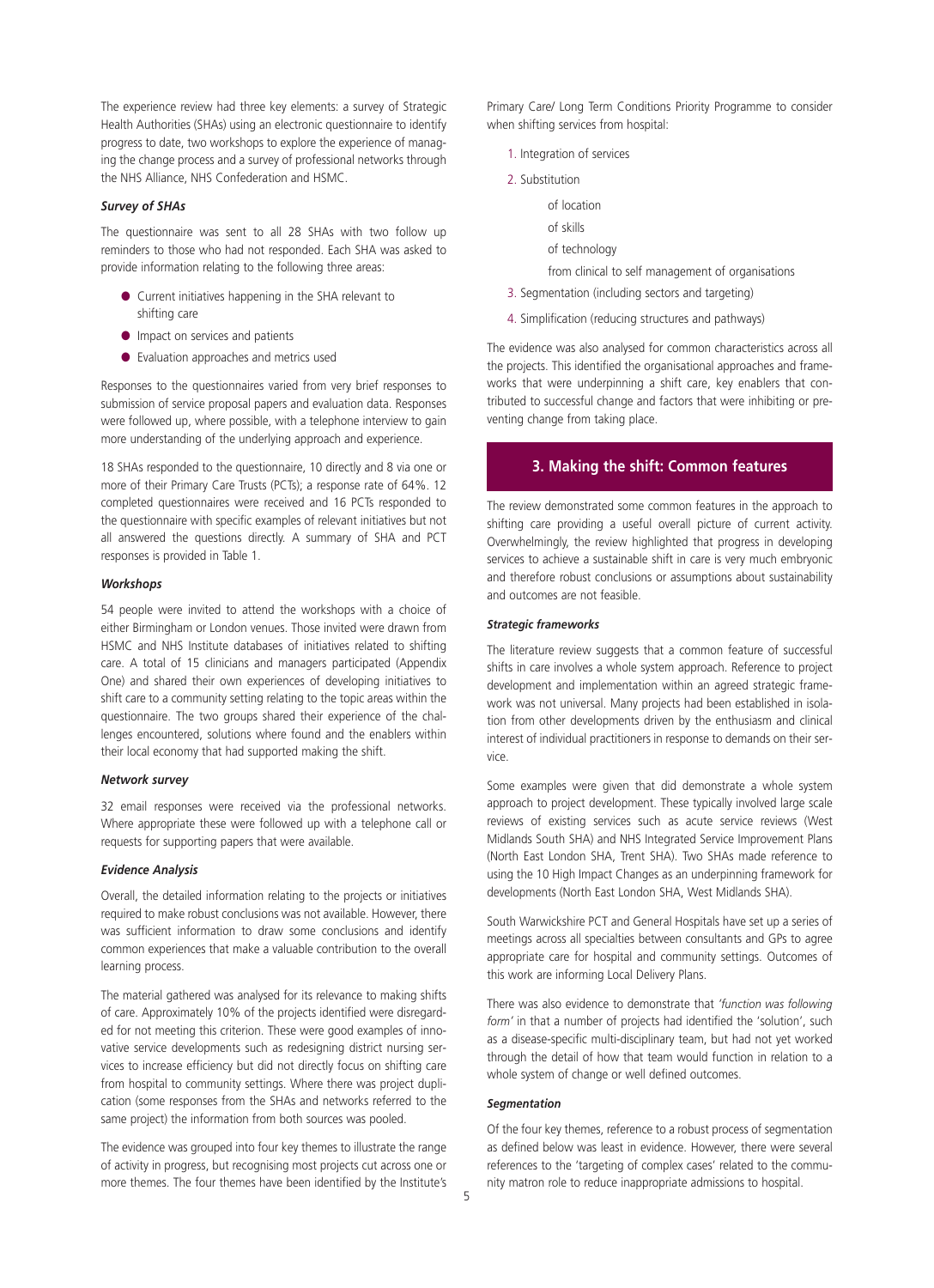Segmentation identifies patients with similar needs and/or preferences, and groups them together so that a specific pathway can be designed for them and specific resources can be allocated to them. An example is a strategy for people with long term conditions such as diabetes and asthma. Rather than having a "one size fits all" support strategy for people with long term conditions, we can group or segment patients by their level of risk. So a person with mild disease could be offered a disease specific education programme or expert patient programme to help with self care. A patient with more severe disease or multiple diseases might be offered one to one support in the community to avoid crisis and prevent hospital admission.<sup>5</sup>

There was evidence that risk stratification models were useful tools for segmentation. Birmingham and Black Country SHA is using United Health Europe's risk stratification model across their PCTs to support service development and patient care. Early results also show that it is useful for commissioners and case managers in identifying patients who are attending multiple outpatient appointments for procedures that could be undertaken in primary care e.g. haematology. Other risk stratification models are also being explored.

#### *Clinical engagement*

Almost universally, the projects or initiatives were driven by clinicians or had a high level of clinical input and engagement. These mainly involved GPs, nurses and therapists with extended roles in specialist areas.

#### *Substitution and simplification*

There was evidence to demonstrate that much of the activity in shifting care was through a process of substitution of roles and location and simplification of the patient pathway: The most common examples given of shifting care were:

Development of multi-disciplinary teams lead by a practitioner with a specialist interest (PwSI). and mostly GPwSI as part of an enhanced service such as dermatology, chronic obstructive pulmonary disease (COPD) and diabetes was most commonly described. This typically presented as a clinical assessment and treatment service to reduce hospital activity and resulted in a reduction of new to follow-up ratios of outpatient activity.

The on-going development of community nursing and therapy services to provide intermediate step-up and step-down care for older people within their own homes or as part of community hospital developments.

The least common approaches identified were the integration of services and substitution of technology. Additionally, there was minimal evidence to demonstrate a development of shifting diagnostic care into the community although a number of areas highlighted proposals to do so.

Where stated, there was universal agreement that referral, or demand, management was most successful as part of a clinical assessment and treatment service. Those areas that had established referral management centres using an administrative model of referral screening had ceased, or were planning to cease, the service. The service was seen to be adding complexity to the pathway and that simplification occurred through the use of community specialists to assess and treat where possible.

#### *Evaluation and performance management*

The evidence from this review suggests that this is the weakest area of current project development. For projects that were underway, identification of key performance metrics were largely under-developed and in most cases explicit outcomes were undefined. There was no reference to productivity and efficiency measures<sup>6</sup> but this may reflect the embryonic nature of developments. In response to the request for information on the impact change was having on services and patients typical replies were that *'it was too early to tell'*. Aspirational outcomes were defined as:

- Improving the patient pathway
- Patients now seen in the most appropriate setting
- Reduction in waiting times
- Reduced length of stay
- Reduction in outpatient attendance
- Reduction in unscheduled care admissions

Individual responses to evaluation progress by SHA are summarised in Table 1.

### **4.Making the shift by integrating services 4. Making the shift by integrating services**

The literature review found inconsistent evidence about whether integrated care, or shared care, really does make a difference to shifting the focus from hospital care. This applied to shared care between GPs and hospitals and attaching hospital specialists to community-based teams. Whilst this was the least common approach provided in the review there were a number of examples of integrated care given. The most common example provided was the development of COPD teams that integrated specialists from acute and primary care.

The literature review found some evidence that joint working between health and social care can help shift the focus to care in the community and this featured predominantly in examples of intermediate nursing and therapy services. The community matron role was also commonly cited as means for facilitating the integration of health and social care services as part of a case management approach to reducing hospital admissions.

Other examples were also given that covered a range of integrated approaches:

- Dudley Beacon and Castle PCT has taken a whole system approach to integrating services between primary and secondary care, health and social care and generalists and specialists. Working with hospital colleagues, the PCT has developed a wide range of community services, reducing admissions and outpatient referrals to hospital. Primary care teams are supported by specialist practitioners to manage complex care. Specialists, including case managers, do not hold their own caseloads to avoid patients transferring back and forth between teams. All tertiary referrals are managed through practice-based commissioners to avoid unnecessary ongoing care.
- As one of three main workstreams, Surrey and Sussex SHA is supporting the integration of A&E, Minor Injury services and GP Out of Hours services to create emergency care centres for better patient access and appropriate treatment by the right professional.
- East Lincolnshire have developed a COPD programme involving establishing community clinics within practices and referring to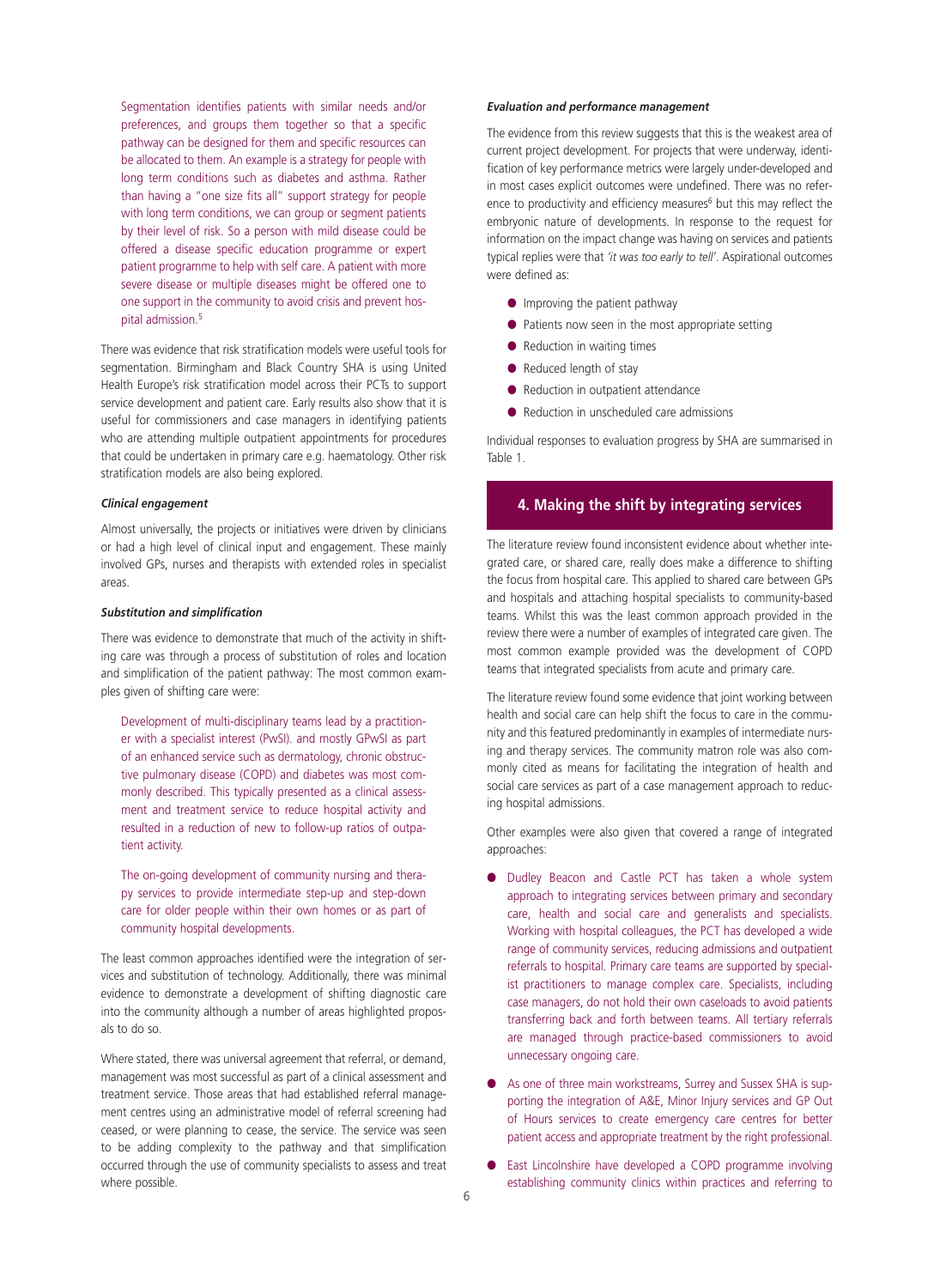acute care for specialised treatment only. A COPD intermediate multi-disciplinary specialist team, employed by the PCT, works across the patient pathway in community and hospital settings. Evaluations demonstrate a reduction in admissions and readmissions.

● Eastleigh & Test Valley PCT has developed services in primary care attaching specialists to the community team. This includes a pain service, rheumatology and COPD service. All new care pathway design is done in collaboration with consultants to agree protocols, roles and responsibilities.

# **5. Making the shift by changing locations 5. Making the shift by changing locations**

There was good evidence from the literature review that providing care at home may have positive clinical outcomes and potentially reduce costs but less evidence to suggest this was true if care was relocated to other residential or community settings. Whilst intermediate care services to prevent hospital admission or support early discharges using community beds or enhanced home care packages was a common approach in this review, the evidence from the literature does not identify a positive impact on the use of hospital services.

Other examples given of relocating non-acute care currently taking place in acute hospitals in community settings involved developing community hospital provision. Formal evaluations are still to be undertaken although the literature points to evidence that shows just a change in the location of care is not sufficient to support sustainable shifts of care.

Examples provided that were perceived as being successful in shifting care by changing locations included:

- Somerset Coastal PCT who developed a nurse-led clinical assessment unit within a community hospital. Patients who can be managed within a community setting but would have otherwise been admitted to hospital for assessment are assessed by district nurses, social workers and case managers. With a 48 hour turn around time, packages of care are put in place to avoid admission.
- An alternative imaging service to hospital departments for GPs established within Thetford Cottage Hospital by Southern Norfolk PCT. An advanced practitioner radiographer provides a plain film service. Currently reporting is done by radiologists but proposals are being made for this to be done by the practitioner.
- Supported by practice-based commissioners, South West Hampshire PCT has withdrawn funding for beds at two local acute trusts and used the funding for the management of long term conditions to increase its community teams and contract with nursing homes for in-patient care.

# **6. Making the shift by substituting skills 6. Making the shift by substituting skills**

There was no evidence from the literature review that skill substitution contributed to a tangible shift of care. Examples provided within the experience review were embryonic in nature and few had evaluation data available to measure the extent to which the services supported sustainable change.

All SHA areas provided examples of redesigning and extending existing primary care roles to develop locally sensitive services. These predominantly involved the use of PwSIs who were undertaking roles that had been traditionally performed by hospital specialists.

Typical examples include:

- West Gloucestershire PCT has developed an orthopaedic triage service. This involves an extended scope practitioner (podiatrist) triaging electronic referrals to secondary care and diverting those patients who can be managed non-invasively into her clinic or referred to a podiatric surgeon in the community hospital.
- A number of PCTs (e.g. Croydon, Eastern Birmingham, Dudley Beacon and Castle, Tower Hamlets) were using physiotherapists with advanced skills to provide orthopaedic assessment and treatment services reducing outpatient referrals, admissions and surgery interventions.
- Ashfield and Mansfield PCTs have enhanced service agreements with 11 practices to undertake rheumatology monitoring. This has reduced hospital attendances for these patients. Similarly practices will undertake insulin initiation in primary care alongside education and review of diabetic patients.
- South Gloucestershire PCT is using a GPwSI in dermatology. The PCT has developed a primary care tariff for this work and has seen a 21% reduction in hospital referrals. The ratio of new to follow up appointments has reduced from 1:7 to 1:1.
- Nottingham Traumatic Brain Injury Team have established a chronic back pain service using extended scope physiotherapists as part of a team delivered from leisure centres across Nottingham. This has reduced significantly the referrals to the spinal orthopaedic consultants, reduced the DNA rate and increased patient compliance. A measure of its success has been demonstrated by the ability to close a service in one leisure centre as patients improved and transfer it to another area of greater need.

# **7. Making the shift using technology 7. Making the shift using technology**

The literature review focused on two areas of technological advances; telemedicine consultations and telecare involving monitoring or supporting patients in their homes using telecommunications technology and provided inconclusive evidence as to its effect on shifting care. The experience review did not identify any examples of the former although two SHAs identified proposals to explore the potential of telemedicine to reduce outpatient referrals in dermatology.

However, this review did identify examples of new services that provided telephone information and support, including the use of video phones for patients with complex needs and long term conditions. These had been evaluated by PCTs and initial evaluations were demonstrating some evidence of success.

- Eastern Birmingham and North Birmingham PCTs have developed a model for self-care in collaboration with Pfizer and NHS Direct called Birmingham OwnHealth. A telephone-based active care management service for 2000 patients it promotes effective care management for those with long term conditions who have been identified as low users of health services. Under the guidance of 10 nurse case managers, patients set their own goals receiving telephone support and signposting to other services when needed. Software provides decision support and captures ongoing progress. Whilst evaluation is ongoing, early indicators demonstrate an effective service.
- Dudley Beacon and Castle PCT case managers and their patients can also now talk via video phones. This has enhanced communication and encouraged patients to seek telephone advice when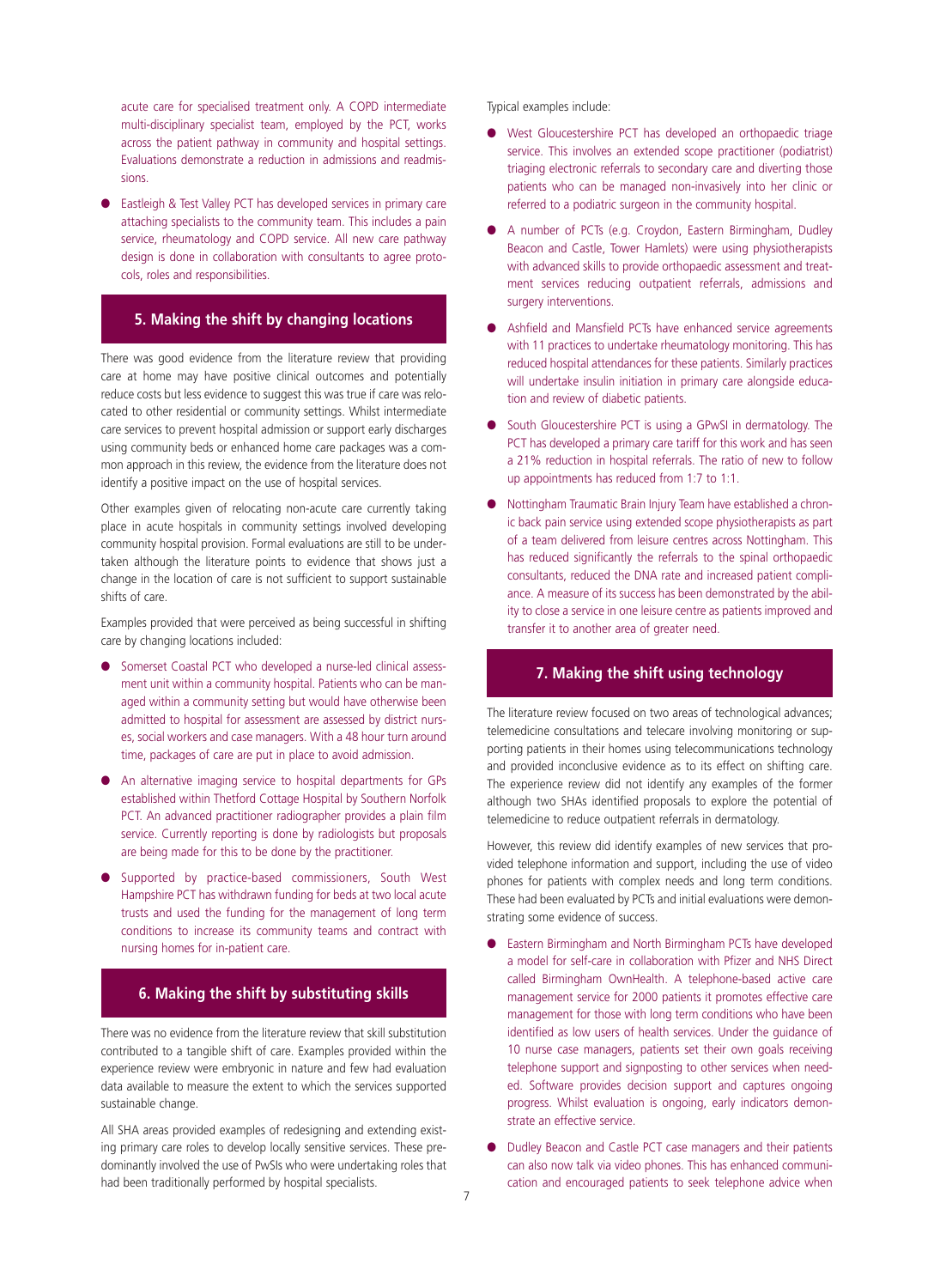needed. Evaluation has demonstrated a significant correlation between increased patient contact with case managers and reduction in admissions and A&E attendance.

Examples were also given where the use of mobile phones to improve communication between providers was supporting shifts of care:

● Case managers at Eastern Birmingham PCT are alerted by mobile phones by A&E if their patients arrive in the department. This enables them to redirect patients back to primary care services if possible. Similarly, case managers at Dudley Beacon and Castle PCT are alerted by ambulance control if they have a non-emergency call for their patients. The case manager then attends the patient to prevent admission if appropriate.

Local solutions to information technology constraints had been developed and early evaluations were demonstrating some evidence of success:

- Eastern Birmingham PCT has installed the 'Insight' system for all GPs. All GPs now log every referral enabling the PCT to review and compare patterns. It also enables peer review of referrals and has helped to promote best practice and reduce referrals.
- **Dudley Beacon and Castle PCT has installed a web-based tracking** system for all its GPs. This system allows them to track, in real time, patients who are in hospital, including location and length of stay. In this way, patients who are in for longer than the 'norm' are immediately flagged and followed up.

# **8. Making the shift by supporting self care care**

The Institute suggests that moving from clinical to self management is a key ingredient in shifting reliance from acute hospital care. The literature review suggests there is little evidence about whether involving people in making decisions about their care will help shift more care into the community.

However, there is evidence that providing structured self-management education may help to facilitate shifts in the focus of care. The experience review identified a common approach to this aspect of care with the continued development of Expert Patient Programmes to shift care from community services to the patient although there was no formal evaluation data of its impact available.

The literature review also suggests that developing self-monitoring services may be a promising area to deliver to support a shift of care. The area of developing simple diagnostic testing services within community settings or patients home was one of the least common approaches to shifting care within the experience review. One example identified was

Bewdley Medical Centre who have developed home monitoring of blood pressure giving patients an increased control over their own treatment. Over 300 self selected patients have bought their own machine and are monitoring their blood pressure at home. It has reduced the workload of GPs and practice nurses and reduced prescribing costs.

Other examples included:

● Kingston hospital that is using a Respiratory Therapy Practitioner to deliver a supported discharge scheme. Patients are screened on admission to ensure early discharges where possible and care is continued at home for a period of one to four weeks including supporting a model of self care. Patients can self refer back to the service for information and support to facilitate early intervention and prevent admission to hospital.

● West Midlands SHA that is supporting a meteorological project for COPD patients. Each patient on the scheme receives forecasts of weather conditions and education material to enable them to plan and manage their care more effectively.

The literature review suggests open access clinics for outpatient follow up may help to support self management and warrants further study. There was no evidence in the experience review that this was an area of development.

# **9. Making the shift by substituting organisations**

The literature review examines two examples of partnership working with organisations outside of the NHS such as private sector treatment centres and community groups. Examples of these were not given by organisations as part of the experience review, however, examples were given of using organisations in different ways and working in partnership to support shifts of care:

- Surrey is piloting a directory of intermediate care services that has been included on Ambulance Trust information systems. This is enabling patients, where appropriate, to be redirected to community services. It has also developed into a tool to support early discharge as the system can be accessed by ward staff to identify capacity within community and nursing home services.
- Kent Ambulance Trust has established an unscheduled care desk in partnership with PCTs and the LA. Using a series of clinical algorithms, paramedics give medical advice and arrange for community based services for those 999 calls that are not immediately life threatening or serious. This has reduced admissions to A&E. The partnership approach has developed 'treat and leave' and 'treat and refer' policies to develop alternative options to hospital care.
- Pathway redesign by the Central Nottinghamshire Ophthalmology Service Review group has resulted in the introduction of a cataract direct assessment and referral pathway involving 50 local optometrists. This has reduced outpatient referrals to ophthalmologists.
- South West Dorset PCT has established an orthopaedic assessment and triage service that includes procurement of a MRI service from a local private provider. This service has enabled practitioners to make decisions more quickly about packages of care and reduced secondary care referrals.

# **10. Making the shift by simplifying pathways pathways**

The literature review suggests there is little evidence about whether care pathways help shift care from hospital into the community although some studies suggested that pathways can reduce hospital use for specific populations such as asthmatics and diabetics. Activity in this area identified in the experience review was directly related to the development of clinical assessment and treatment services and community services using PwSIs. Early indicators suggest there is an impact on hospital use, reducing referrals and outpatient follow-ups. These developments had all involved simplifying the pathway although there was little evidence to demonstrate the development of simple diagnostic tests to support the pathway redesign. The literature review suggests that these services have little impact in reducing diag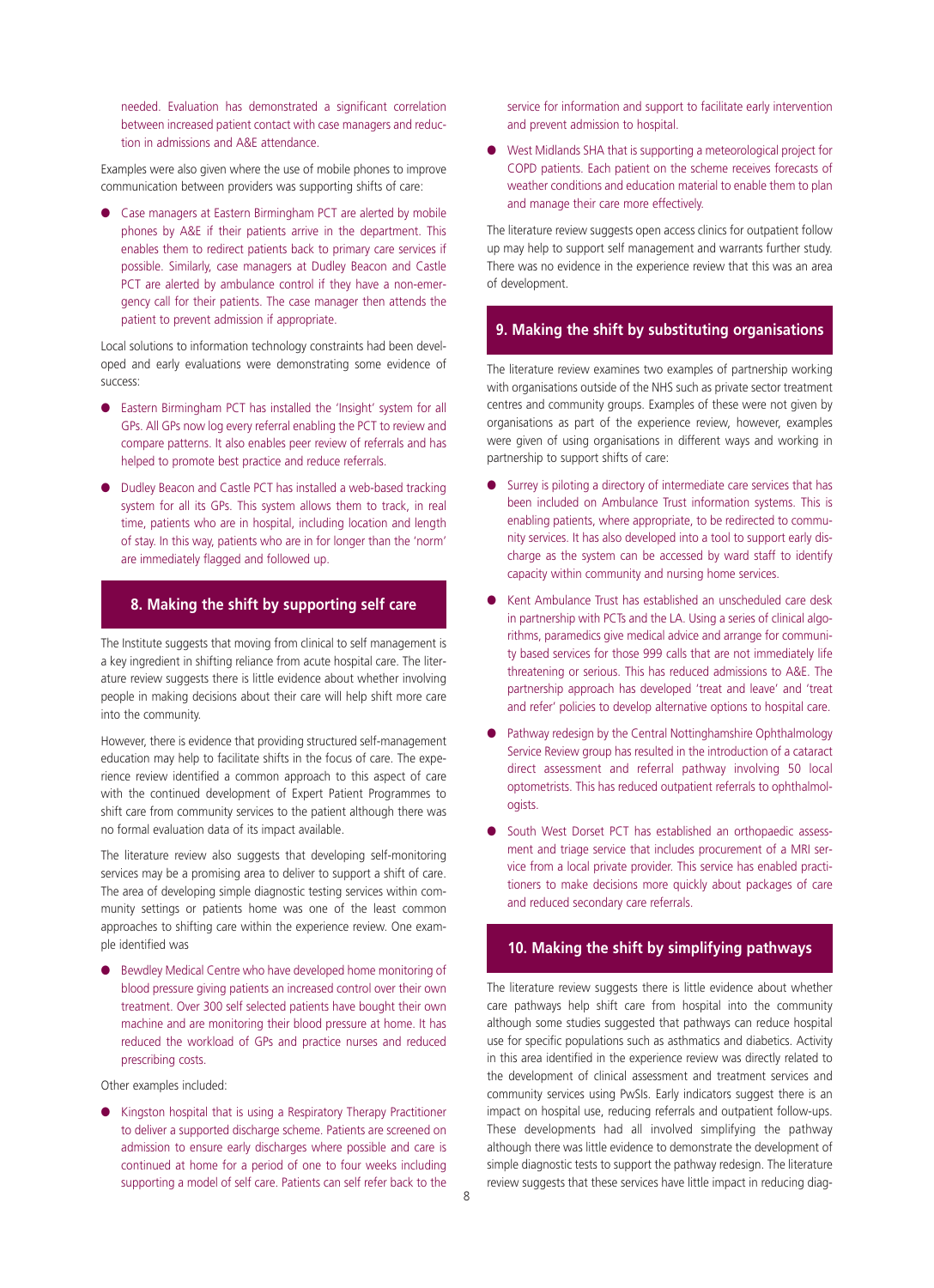nostic hospital activity and may increase diagnostic activity but no evaluation data was available from the projects to help inform this view.

A number of these examples have already been illustrated. Other examples include:

- Cumbria and Lancashire SHA who is establishing an SHA wide Capture, Assess, Treatment and Support (CATS) system. A primary care assessment and treatment service will provide appropriate alternative services to secondary care. Only patients requiring acute hospital care will be referred on, based on locally agreed clinical criteria.
- Oldham PCT has supported the development of Pennine MSK Partnership. This Integrated CATS, via a Specialist PMS Practice, delivers a community rheumatology service with a multi-disciplinary team. The pathway is now predominantly primary care focused with patients except for when hospital-based treatment is required. Waiting times have reduced significantly from 17 weeks to 2 weeks and the number of referrals for surgical intervention has also reduced with the team using alternative treatments such as joint injections.

#### **11. Key success factors**

The workshops and telephone interviews helped develop a picture of the current NHS experience in relation to the factors that are perceived as supporting or inhibiting successful change. The experience of those involved in leading transformational projects largely reflected the success factors identified in the literature review but also identified others that had specific relevance to the current structural reorganisation within the NHS.

**Strong clinical leadership** was identified as a key enabler and had been a factor in all the successful projects. Effective clinical leaders were seen as an essential requisite for driving forward initiatives and influencing a change in professional behaviours. As such investment in developing leadership skills was considered to be cost-effective and essential for sustainable change.

Resistance to clinical change in some areas was inhibiting the ability to make shifts of care, particularly with regard to referral management. A successful solution to this had been GP peer review of referrals. The process of peer review had identified variations in clinical practice that had resulted in agreement of best practice between practices and a reduction in hospital referrals.

- **Training to support staff in new roles** was identified as a significant enabler for service change. There was concern about the lack of clinical skills within primary care to manage a successful pace of change and that organisations needed to see this training as an important element of workforce development plans. Further investment in education and training for identified key roles was agreed to be a high priority.
- **Empowering people to take responsibility** supports successful change and this required an element of risk taking and 'bravery' amongst senior managers and clinicians. It was agreed that this needed to be supported by SHAs within agreed frameworks. This was particularly relevant in the present financial climate that could potentially lead to a halt on some very cost effective developments.
- **Professional attitudes and behaviours** have a direct influence on the pace of transformational change. Cultural differences between primary and secondary care were still seen as a significant barrier to change. PCTs that had been successful stated that investing time in developing relationships between GPs and Consultants through facilitated redesign workstreams had made a significant impact on the speed of progress in managing change. The development of 'clinical contracts' between primary and secondary care had underpinned success in some areas.
- **Organisational stability** is needed to support the development of relationships between managers and clinicians across organisations. Recent and impending changes to organisations had hindered progress in agreeing service improvements and created 'bureaucratic paralysis'. Strong relationships had been key to successful change and there was a concern that any changes in personnel would slow progress again.
- **High quality information management and technology** is identified as a key enabler, but a delay in national implementation was identified as slowing progress. However, where local solutions had been found these had worked well and proved to be cost effective.
- **Increasing competencies and not assuming proficiency** is essential for sustainable change. Specifically, this applied to project management skills and information management expertise. There were concerns that these skills were lacking in the management workforce and were hindering effective progress. Projects that were proving successful in implementing a shift of care identified these as a success factor but there was also concern they may be lost locally as a result of structural reconfigurations.
- **Support of professional organisations** such as the Royal Colleges was important in ensuring acceptability in some areas of service redesign. Some PCTs had experienced resistance from professional groups to changes in clinical roles and responsibilities and this had hindered progress.
- **Creating the right incentives** to encourage shifting care is also a key success factor. Robust information management systems that provided clinicians with accurate and 'real time' data to support service development and demonstrate effective change were seen as an important incentive for change. In PCTs where payment to GPs had been 'up front' as part of a practice-based commissioning agreement, this had stimulated an enthusiasm to implement change.

There was some concern that payment by results was beginning to affect progress in the ability to reduce hospital activity. Examples were given where the number of hospital admissions had increased following the establishment of Foundation Trusts in areas of care that had previously seen sustainable reductions.

**Shared boundaries** between health and social care had been a factor in successful change that required joint working between health and social care. As such, the new configurations of PCTs were seen to be a step forward in developing relationships and joint service provision.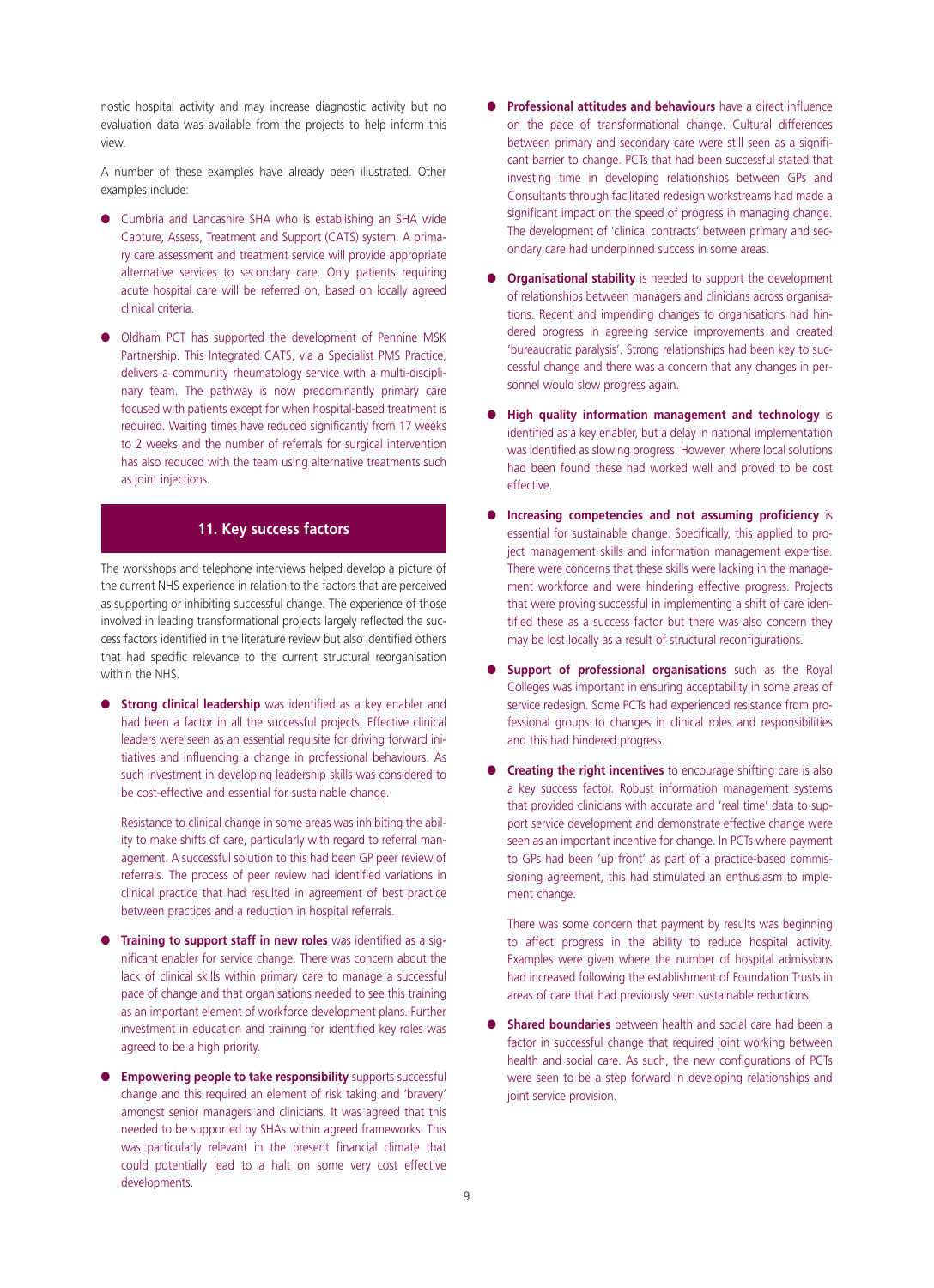# **12. Summary of activity by SHA**

# **Table 1.**

Table excludes intermediate care projects, case managers/community matrons and PwSI services as these were common to all areas.

| <b>SHA</b> area             | <b>Current Projects</b>                                                                                                                                                                                                                                                                                                                                                                                                                                                                                                                                                                                                  | <b>Outcomes</b>                                                                                                                                                                                                                                                                                                                                                                    |
|-----------------------------|--------------------------------------------------------------------------------------------------------------------------------------------------------------------------------------------------------------------------------------------------------------------------------------------------------------------------------------------------------------------------------------------------------------------------------------------------------------------------------------------------------------------------------------------------------------------------------------------------------------------------|------------------------------------------------------------------------------------------------------------------------------------------------------------------------------------------------------------------------------------------------------------------------------------------------------------------------------------------------------------------------------------|
| Kent and Medway             | Refocusing work of community hospitals away<br>from bed based services into centres of community<br>healthcare. Expanded rehabilitative health and<br>social care. Developed unscheduled care desk<br>with ambulance trust and LA to divert patients from<br>hospital referral to community services. Establish-<br>ment of Neurorehabilitation assessment and evalu-<br>ation team (Asset) manages patients collaboratively<br>within the community reducing hospital admis-<br>sions. Dartford, Gravesend and Swanley PCT has<br>opened new community hospital that will transfer<br>outpatient work to the community. | Evaluations in progress.<br>Reduced admissions for case managed patients.<br>63% of those patients who had been frequent fly-<br>ers had not had an admission in the last year. (DGS<br>PCT).                                                                                                                                                                                      |
| Cumbria and Lancashire      | Procuring Capture, Assess Treatment and<br>Support systems to reduce unnecessary referrals<br>to secondary care.                                                                                                                                                                                                                                                                                                                                                                                                                                                                                                         | Evaluation in progress. Anticipating 150,000 +<br>reduction. Orthopaedics pilot demonstrating<br>deflection to alternative community services leading<br>to reduction in OPD slots and surgeon providing<br>more theatre sessions.<br>Evaluation of systems will consist of 'double run-<br>ning' to assess effectiveness against assessments<br>generated by traditional methods. |
| South West Peninsula        | Increase in diagnostics at community hospitals.<br>Orthopaedic triage in progress. Extended prac-<br>tice nurses supporting LTC care. General surgery<br>provided by GP surgery (Probus) GPwSI in a range<br>of specialties,                                                                                                                                                                                                                                                                                                                                                                                             | Evaluations in progress.                                                                                                                                                                                                                                                                                                                                                           |
| North West London           | Piloting a new pathway for fractured NOF<br>patients to reduce LOS in hospital. Community<br>rehabilitation team take on care to facilitate early<br>discharge either to home or PCT in-patient beds.                                                                                                                                                                                                                                                                                                                                                                                                                    | Pilot one month old - collecting LOS data.                                                                                                                                                                                                                                                                                                                                         |
| Hampshire and Isle of Wight | Established a multi-disciplinary COPD service to<br>reduce hospital admissions.<br>South West Hampshire PCT developing a business<br>case for 24 hour nursing service.                                                                                                                                                                                                                                                                                                                                                                                                                                                   | Evaluation in progress.                                                                                                                                                                                                                                                                                                                                                            |
| South-East London           | Sexual and reproductive health service estab-<br>lished in community clinics.                                                                                                                                                                                                                                                                                                                                                                                                                                                                                                                                            | Referral to GUM providers has decreased from aver-<br>age of 28 per month to 17.<br>Uptake in numbers using the service has increased.                                                                                                                                                                                                                                             |
| West Midlands South         | Two large scale acute service reviews e.g. South<br>Warwickshire - series of facilitated meetings<br>between GPs and Consultants across all specialties<br>to review care and care settings. Review of pathol-<br>ogy service provision is underway to develop a<br>common approach across Birmingham and Black<br>Country, enhancing choice of access using pharma-<br>cies and independent sector. A meteorological<br>project for patients with COPD is in progress.<br>Preoperative assessments taking place to reduce<br>unnecessary hospital visits.                                                               | Evaluations form part of the regular performance<br>monitoring systems.                                                                                                                                                                                                                                                                                                            |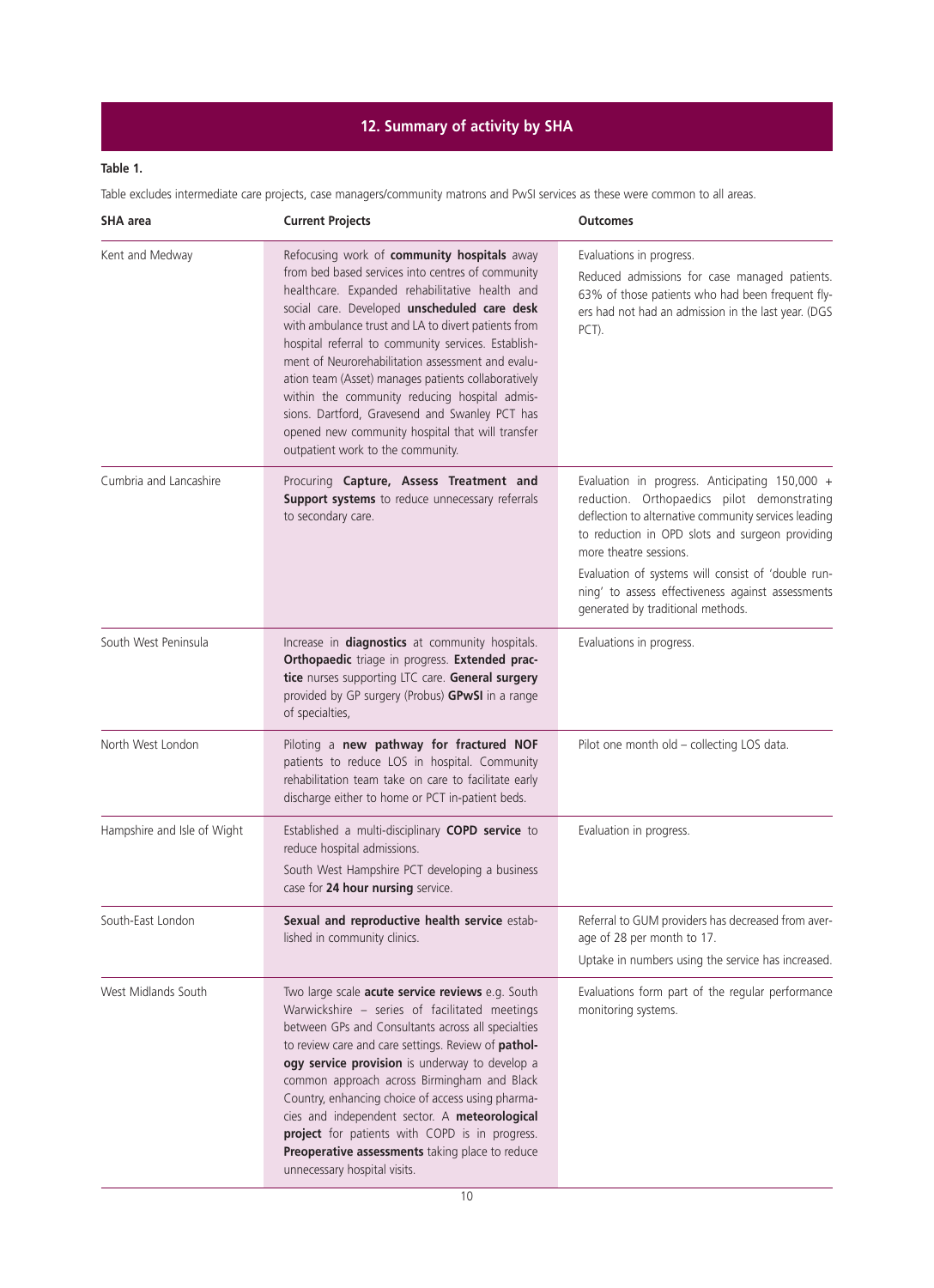| SHA area                                           | <b>Current Projects</b>                                                                                                                                                                                                                                                                                                                                                                                                                                                                                                                                                                                                                                                                                                                                                                                                                                                                                                                                                                                                                                                                                                                                                                                                                                                                                                  | <b>Outcomes</b>                                                                                                                                                                                                                                                                                                                               |
|----------------------------------------------------|--------------------------------------------------------------------------------------------------------------------------------------------------------------------------------------------------------------------------------------------------------------------------------------------------------------------------------------------------------------------------------------------------------------------------------------------------------------------------------------------------------------------------------------------------------------------------------------------------------------------------------------------------------------------------------------------------------------------------------------------------------------------------------------------------------------------------------------------------------------------------------------------------------------------------------------------------------------------------------------------------------------------------------------------------------------------------------------------------------------------------------------------------------------------------------------------------------------------------------------------------------------------------------------------------------------------------|-----------------------------------------------------------------------------------------------------------------------------------------------------------------------------------------------------------------------------------------------------------------------------------------------------------------------------------------------|
| Trent                                              | From March 2009 Ashfield and Mansfield<br>Community Hospitals will have 80 nurse/AHP led<br>rehabilitation and end of life care beds, 16 stroke<br>beds and 16 specialist physically disabled beds for<br>community based care reducing current acute<br>admissions. Ophthalmology pathway redesign<br>establishing cataract direct access assessment and<br>referral pathway involving 50 local Optometrists. A<br>MDT triage team now reviews all orthopaedic rou-<br>tine referrals Enhanced Services SLA for a locally<br>agreed hip and knee care pathway and scoring<br>tool. There has also been an increase in 'OA School'<br>places - advice & exercise groups for patients with<br>Osteo-Arthritis. 11 practices now undertaking<br>Rheumatology monitoring in Primary Care under<br>and Enhanced Service SLA, thus reducing hospital<br>attendances for this cohort of patients. Community<br>education<br>classes<br>introduced<br>for<br>group<br>Rheumatology. A co-ordinated COPD care pathway<br>has been developed across Primary and Secondary<br>Care and community-based Specialist COPD nurses<br>and pulmonary rehabilitation staff recruited to<br>cover Ashfield, Mansfield District and Newark.<br>Introducing diabetes insulin initiation in primary<br>care from 2006 as an enhanced service. | Evaluations are integral to performance manage-<br>ment framework.<br>Reduction in OPD follow ups.<br>2005/2006 has seen a significant reduction of more<br>than 12% in referrals to Orthopaedics in secondary<br>care.<br>Reduction in OPD follow up.                                                                                        |
| North and East Yorkshire<br>and North Lincolnshire | COPD programme establishing screening, MDT<br>intermediate care team.<br>Self care strategies in place. Joint approach with LA<br>to establish telecare. Pilots in place for home mon-<br>itoring and video consultations.                                                                                                                                                                                                                                                                                                                                                                                                                                                                                                                                                                                                                                                                                                                                                                                                                                                                                                                                                                                                                                                                                               | 23% decrease in COPD admissions from 2000 - 03.<br>Outcome on track to reduce admissions by 50%.<br>Readmission rates are 7.8% compared to national<br>average of 30%.                                                                                                                                                                        |
| Dorset and Somerset                                | <b>Community hospital</b> investment programme to<br>expand inpatient and day services.                                                                                                                                                                                                                                                                                                                                                                                                                                                                                                                                                                                                                                                                                                                                                                                                                                                                                                                                                                                                                                                                                                                                                                                                                                  | Two year evaluation of commenced in April 06 -<br>first report due Autumn 06.<br>Agreed targets have been set for reduction of<br>delayed transfers, unscheduled admissions, number<br>of people supported at home, numbers of people<br>entering long term care.                                                                             |
| Birmingham and Black<br>Country                    | Whole system Integrated model of care within<br>Dudley Beacon and Castle PCT reducing admissions<br>to secondary care.<br>Using United Health Europe risk stratification<br>model successfully to identify complex needs. Case<br>managers alerted on Blackberrys that patients are in<br>A&E for timely turn around. Orthopaedic assess-<br>ment service led by physiotherapists to see and<br>treat patients in community setting instead of refer-<br>ral to acute care. A nurse consultant in urgent care<br>triages patients in A&E and redirects to community<br>services where appropriate.<br>Developing a telephone based outreach service to<br>support self care.<br>Partners in Health Centre promoting self care<br>and education for long term conditions.                                                                                                                                                                                                                                                                                                                                                                                                                                                                                                                                                 | Dudley - Evaluation data available.<br>Other evaluation in progress and reports published<br>soon.<br>SHA analysing comparison between case managed<br>and non-case managed patients. Too early to<br>report.<br>Planning to use standard patient satisfaction ques-<br>tionnaires across most projects to ensure consisten-<br>cy of output. |
| Norfolk, Suffolk and<br>Cambridgeshire             | Community-based imaging service (Southern<br>Norfolk PCT).                                                                                                                                                                                                                                                                                                                                                                                                                                                                                                                                                                                                                                                                                                                                                                                                                                                                                                                                                                                                                                                                                                                                                                                                                                                               | In progress.                                                                                                                                                                                                                                                                                                                                  |